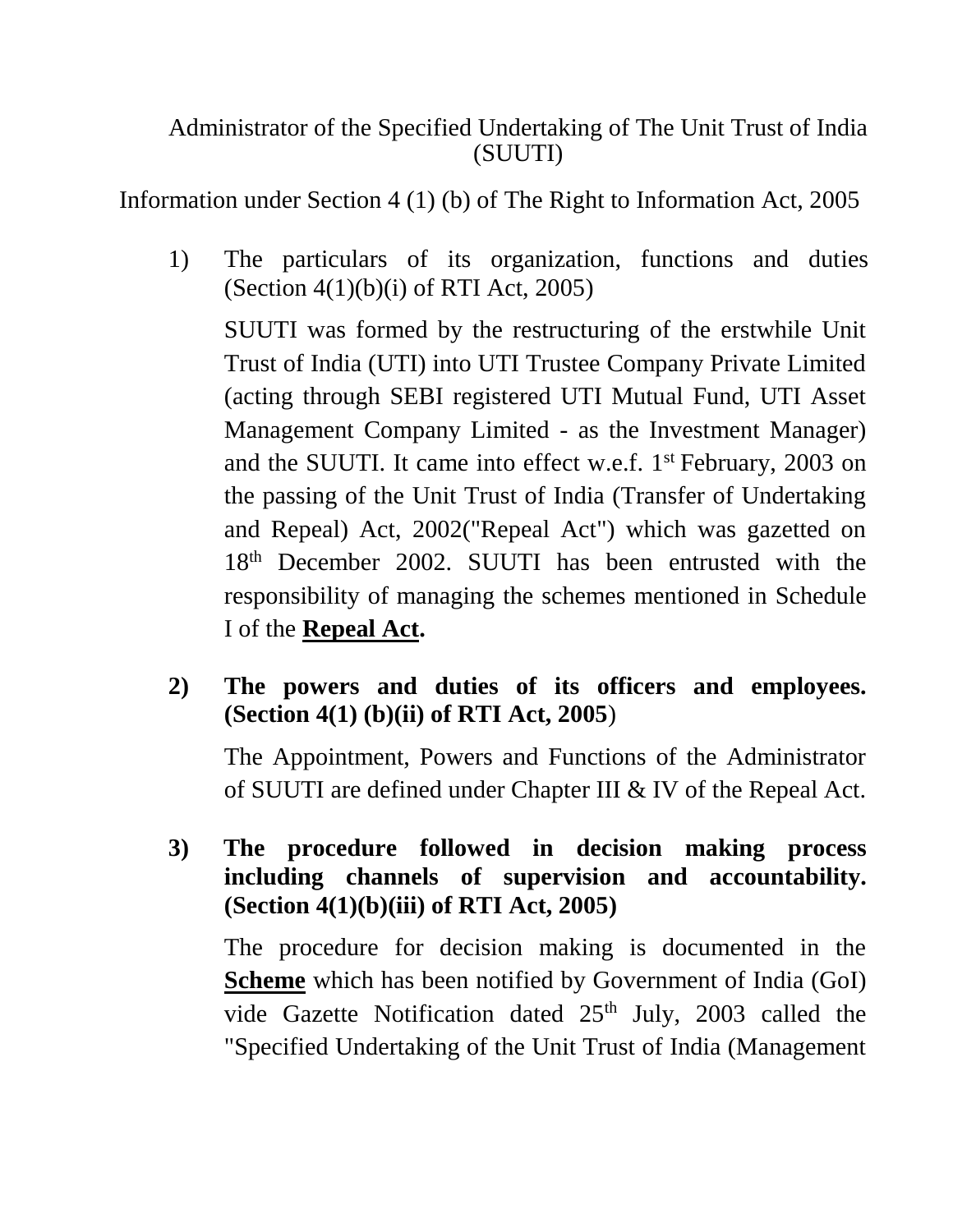of schemes, Assets, Investment, term of office, fees, allowance and conditions of appointment of Advisors and Misc. provisions) Scheme, 2003.

**4) The norms set by it for the discharges of its functions. (Section 4(1)(b)(iv) of RTI Act, 2005)**

As set out in the Scheme.

**5) The rules, regulations, instructions, manuals and records held by it or under its control or used by its employees for discharging its functions. (Section 4(1)(b)(v) of RTI Act, 2005)**

As set out in the Scheme.

**6) A statement of categories of documents that are held by it or under its control. (Section 4(1)(b)(vi) of RTI Act, 2005)**

SUUTI has the following categories of documents held by it:

- **1.** Repeal Act, Gazette Notifications
- **2.** Duly approved Annual Accounts of SUUTI which are Gazetted in Gazettes of India every year.
- 7) **The particulars of any arrangement that exists for consultation with, or representation by, the members of the public in relation to the formulation of its policy or implementation thereof. (Section 4(1)(b)(vii) of RTI Act, 2005)**

NIL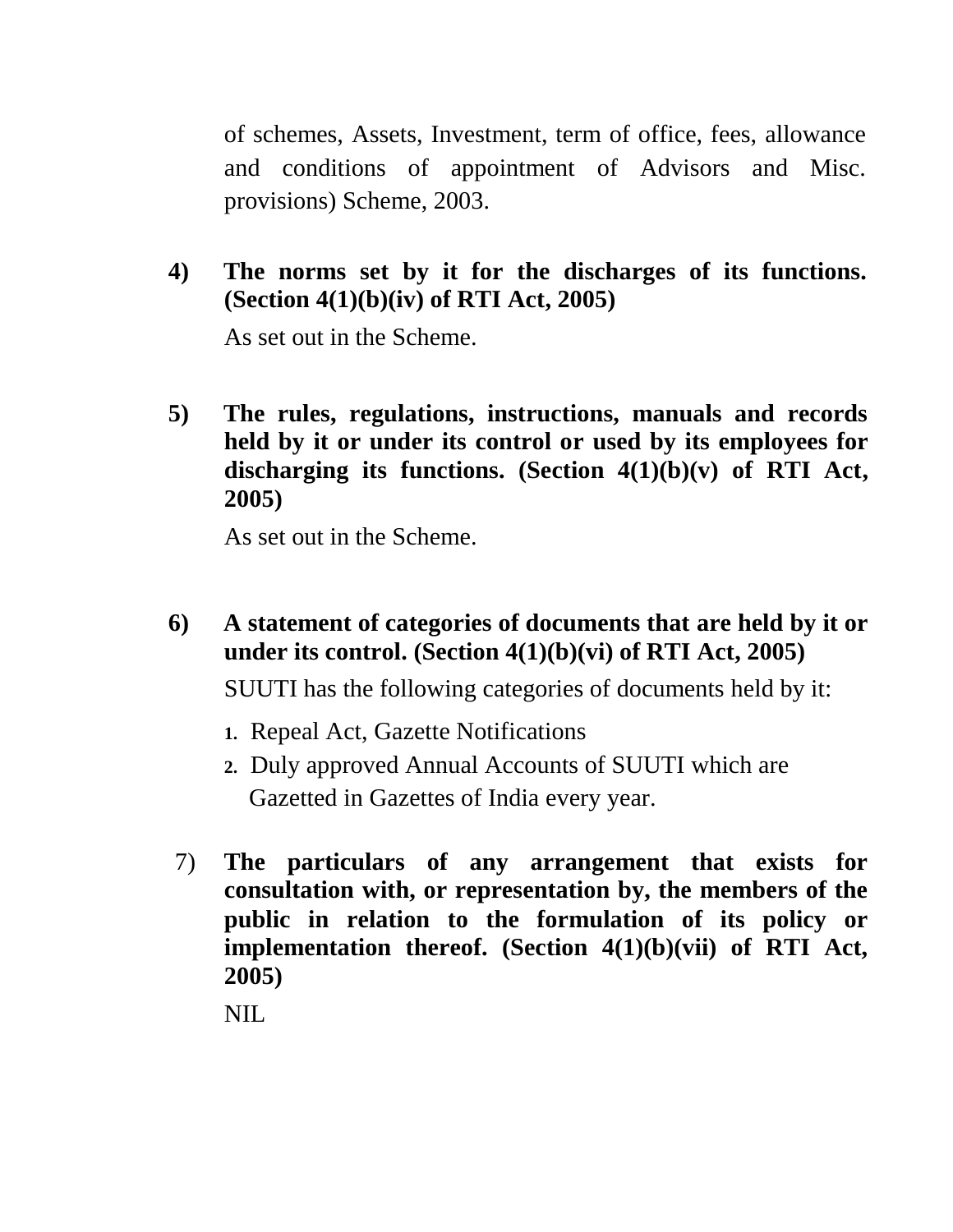8) **A statement of the boards, councils, committees and other bodies consisting of two or more persons constituted as its part or for the purpose of its advice, and as to whether meetings of those boards, councils, committees and other bodies are open to the public, or the minutes of such meetings are accessible for public. (Section 4(1)(b)(viii) of RTI Act, 2005)**

The following are the members of the Board of Advisers of SUUTI:-

- i) Dr. Kishore Sansi, Member
- ii) Ms. Parama Sen, Member

iii) Ms. Vasantha Govindan, Member

Board of Advisers of SUUTI holds meetings at least 6 times a year. The Board of Advisors may also set up sub committees for a specific purpose from time to time. The meetings are not open to the public nor are the minutes of such meetings accessible for public.

SUUTI has no permanent employees and all deputationists are deputed from other institutions.

## **9) A directory of its officers and employees. (Section 4(1)(b)(ix) of RTI Act, 2005)**

The Administrator is appointed by the Central Government.

**10) The monthly remuneration received by each of its officers and employee including the system of compensation as**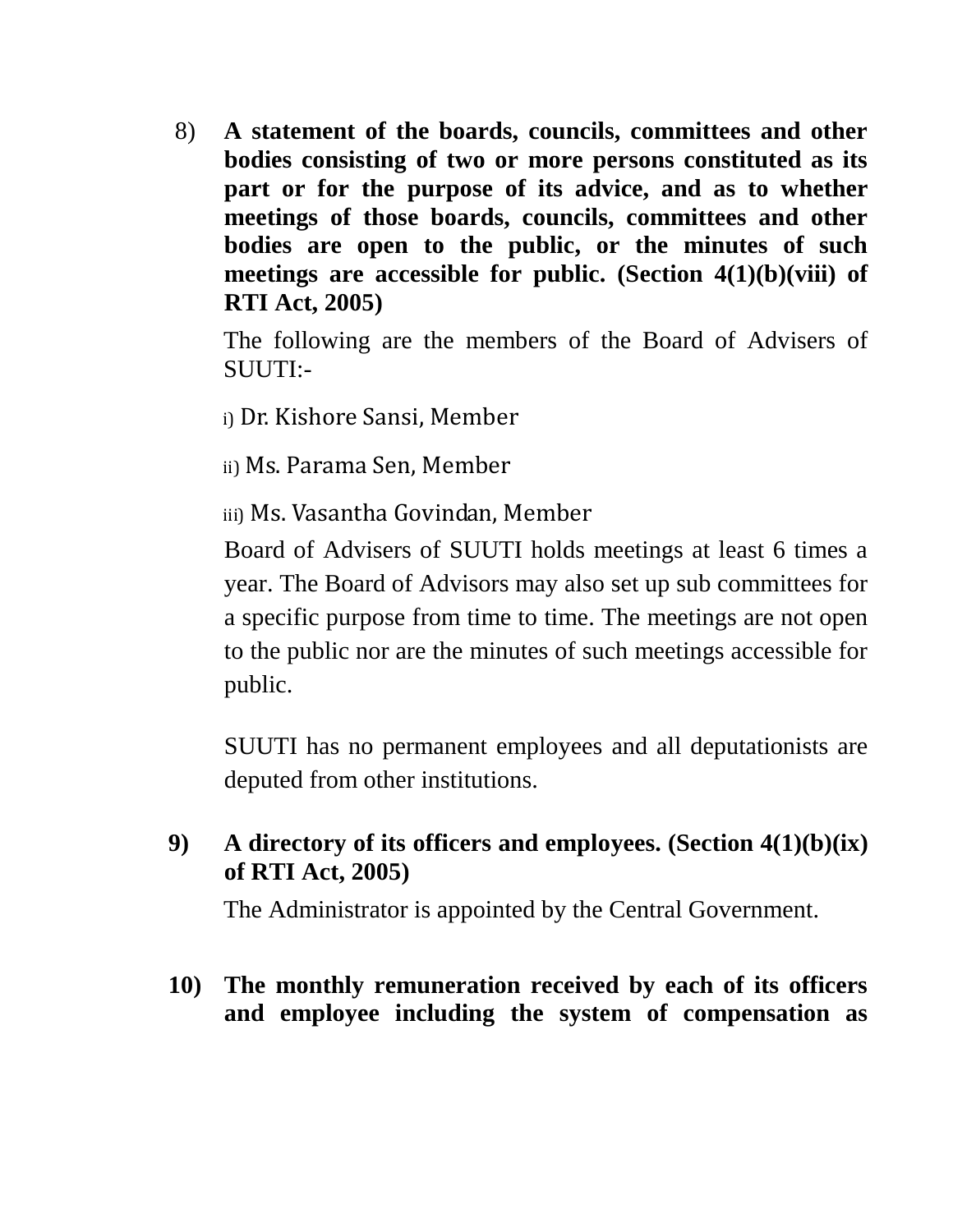## **provided in its regulations. (Section 4(1)(b)(x) of RTI Act, 2005)**

SUUTI is not paying any remuneration to any deputationist. Refer to information regarding employees and deputationists given in sr no 8

**11) The budget allocated to each of its agency, indicating the particulars of all plans, proposed expenditures and reports on disbursements made. (Section 4(1)(b)(xi) of RTI Act, 2005)**

No amount has been sanctioned from the Budget.

**12) The manner of execution of subsidy programmes, including the amounts allocated and the details of beneficiaries of such programmes. (Section 4(1)(b)(xii) of RTI Act, 2005)**

SUUTI does not execute any subsidy programmes.

13) **Particulars of recipients of concessions, permits or authorizations granted by it. (Section 4(1)(b)(xiii) of RTI Act, 2005)**

Nil

**14) Details in respect of the information, available to or held by it, reduced in an electronic form: (Section 4(1)(b)(xiv) of RTI Act, 2005)**

Most of the information about SUUTI is available in electronic form on SUUTI's website www.suuti.in